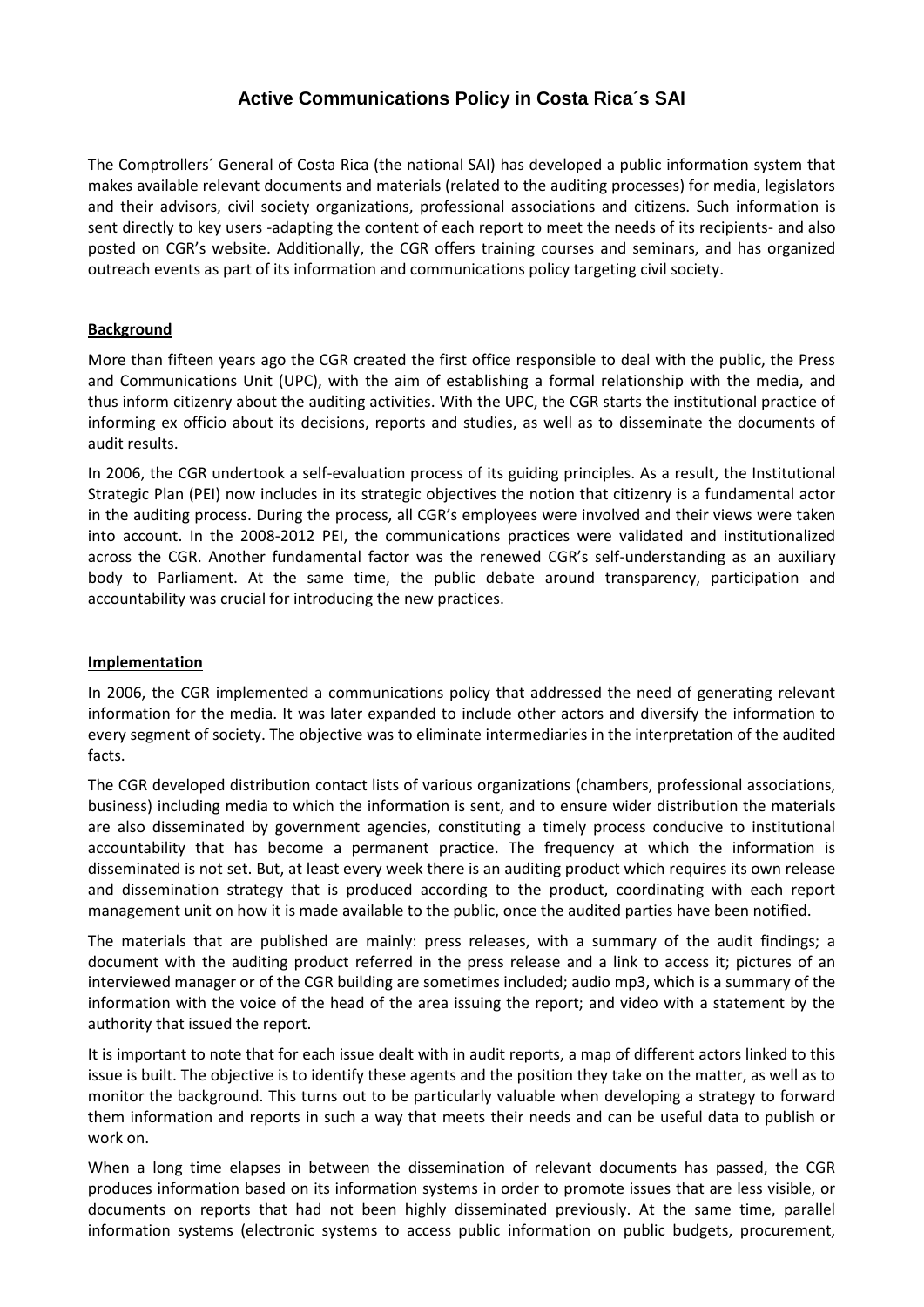administrative hiring, electronic reports, and penalized officials due to offenses to the treasury) facilitate access to the information by citizens without the mediation of government entities.

Given that two former Costa Rican presidents had been involved in accusation of corruption, the demand for transparency increased considerably, positioning the issue in the public agenda. However, this practice has not been formalized in any specific regulation. Instead, it has been included in the general principles that establish the transparency and accountability obligations of public officials, through the disclosure and dissemination of information, and the universal access to information.

In the CGR, the Press and Communications Unit (UPC) is responsible for implementing this policy. The various management units provide support by producing the inputs for the external information and communications process. The UPC is headed by a person knowledgeable in journalism and political science, with a graduate degree; and it is staffed with human resources trained in journalism, psychology and marketing. The UPC's main task is to design the dissemination strategy for each product; determining the date to make the information available, the public that should be targeted, drafting a press release and sending the information. Subsequently, it is responsible for leading the process of receiving additional requests.

The human resources involved in the implementation of this policy have not increased over the years, although it has become quite time-consuming for the UPC's staff. It is a rather low-cost practice, in which the investment in IT (digital camera, video camera, tripod and mp3) was below US \$1,250.

### **Critical issues and achievements**

The CGR considers this a successful practice as long as the auditing agenda is relevant for the Costa Rican citizens. Currently, the CGR receives an increasing number of requests of information from external actors, such as media professionals, legislators, and CSOs, who are aware of the active communication policy and consider the information valuable.

At the beginning, some UPC's technical challenges were due to the lack of technological equipment and dated databases. However, the main challenges in the implementation of the communications policy are related to differences among the UPC and other CGR's units that are in charge of the substantive work, which at times had differing criteria not only about the message that needed to be disseminated but also about the issues that had to be communicated. In sum, the practice could face difficulties if an aligned institutional vision and an agreement of the different parties that allows planning a concerted effort are lacking. In turn, it is important that the UPC enhances its internal transparency on the auditing agenda and the adjustments of internal timings to external circumstances, in order to avoid a bad reputation for not publicizing certain issues.

A solid planning process, with a clear map of steps and responsibilities, is key for the implementation of this practice. This facilitated the CGR to build internal consensus about the methodology that was to be followed. Consequently, CGR's staff was able to incorporate the new transparency demands into their workflows. Moreover, the CGR's improved relationship with Congress allowed for a new understanding and recognition of its work.

To sum up, key points for success include: an integrated management and intensive use of information systems (photos, audio, videos, text); strategic planification; timely communication; adaptation of the message to different audiences and recipients; and an innovative vision based on the understanding that the public is not able in itself to approach the entity and ask for information.

In terms of how to improve the practice, some information users have recommended making the information more accessible, by using a less technical language.

#### **Implementing partners**

General Comptrollers´ of Costa Rica (CGR)